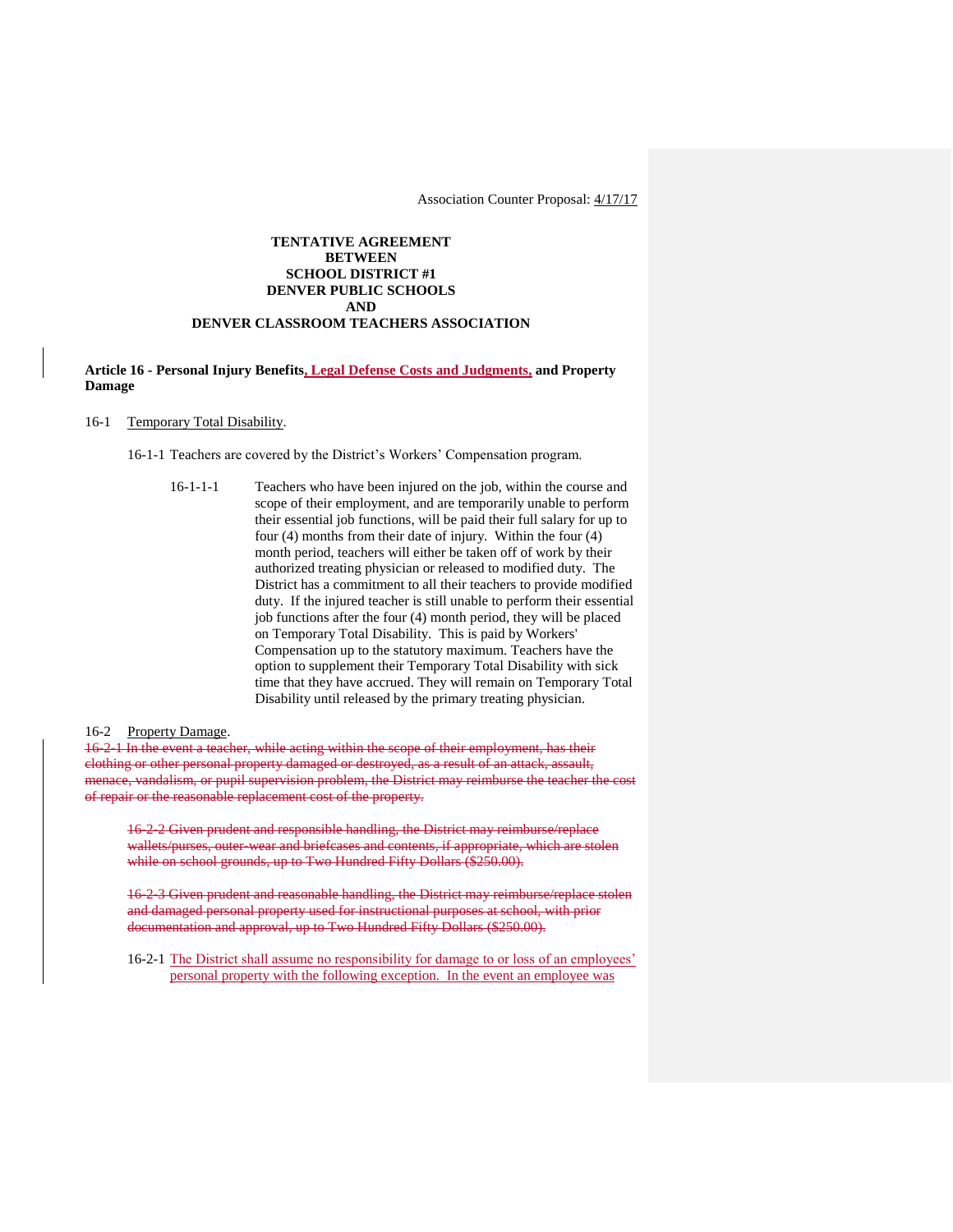within the course and scope of employment on District premises and had clothing, wallet/purse, prescription eyeglasses, or personal electronic devices damaged, destroyed, or stolen as a result of mischief, vandalism, or other workplace hazard, the District mayshall reimburse the employee up to \$250.00 per incident. The District will not reimburse the employees for damage, destruction, or loss caused by the negligence of the employee.

- 16-2-24 The District may pay the insurance deductible and/or Two Hundred Fifty Dollars (\$250.00) for the automobile damage because of the vandalism, provided the automobile was on school grounds and the employee was acting within the scope of their employment The District shall assume no responsibility for damage to employees' personal vehicles with the following exception. In the event an employee was within the course and scope of employment and had parked their personal vehicle on District premises, the District mayshall reimburse the employee for repair or replacement costs not to exceed \$250.00 per incident for damage to the vehicle sustained as the result of mischief or vandalism. The District will not reimburse employees for damage which resulted from the negligence of the employee..
- 16-2-35 In order for the District to reimburse the teacher for losses as outlined in this Article, the teacher must file a claim by submitting both a written District property loss report and a police report. The District can investigate any or all such claims of loss to ascertain applicability to this Article. The maximum dollar amount of claims that will be processed for reimbursement for losses occurring during the term of this Agreement shall be Thirty Thousand Dollars (\$30,000.00). Completed claims will be reimbursed on a first come, first served basis.
- 23-9 Legal Defense Costs and Judgments. Consistent with Colorado law, C.R.S. § 24-10-110, the District pays legal defense costs and the costs of any legal judgment or settlement for a teacher/SSP if the teacher/SSP is sued for alleged injuries from any act or omission of the teacher/SSP. This means that if a teacher/SSP is sued for an act or omission in the scope of his/her employment (e.g., for something that happened on the playground while the teacher was on duty), and the teacher was not acting "willfully or wantonly," the District is required to provide the teacher/SSP with a lawyer to defend the claim free of charge to the teacher/SSP and to pay any settlements or judgments arising from the claim.

**Formatted:** Normal, Indent: Hanging: 0.5"